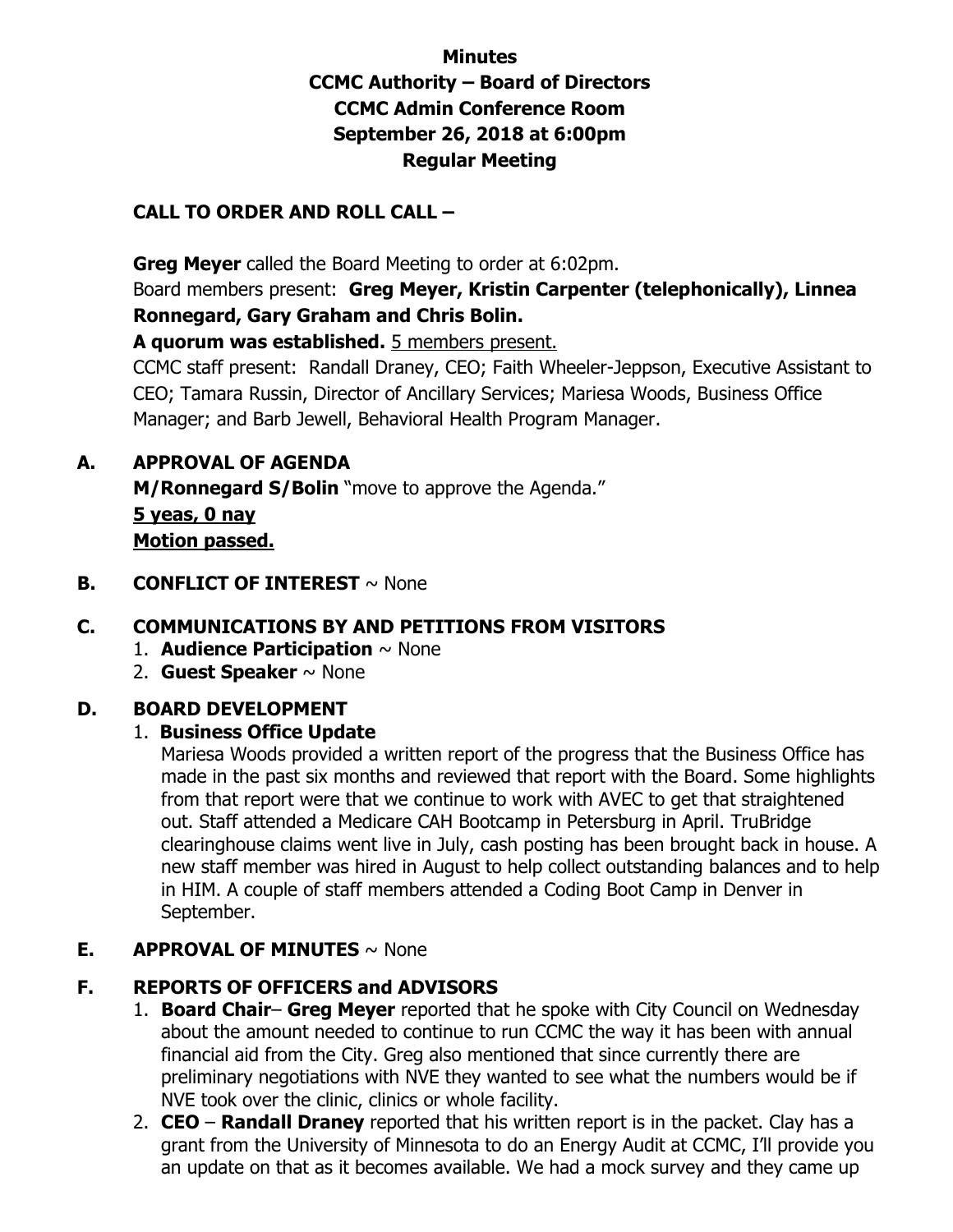with a few items that we need to focus on. LTC DON Kadee Goss and her husband Andrew from Maintenance have resigned and will be going back down south, they will both be missed. I will also be working on our budget. An additional noteworthy item is that CCMC's Long Term Care unit has been awarded the Excellence in Quality award by Mountain-Pacific Quality Health at the 2019 ASHNHA Annual Meeting.

- 3. **Finance Randall Draney** will provide the financials to you in the next week. I do want to let you know that CT's are up, and Prescriptions are up. And we will be having Kim Wilson change some of her efforts to focus more on Provider Enrollments, Credentialing and IT. Tamara, Faith and Randall will take on parts of the Human Resources that need to be done in-house.
- 4. **Ancillary Services Report**  Tamara reported that we have hired a permanent Radiology Tech, upcoming in October we have another Doctor who will be here for a week shift each month through December, then Doctor Sanders will be on site the 3rd week of October. Tamara mentioned that all of the providers have spoken with her personally and expressed their concerned about the future, and she has reassured them that their services are needed. Tamara thinks at this point they're fine but they will want more information as it becomes available.
- 5. **LTC Nursing Kadee Goss** LTC Nursing report is in the packet.
- 6. **CAH Nursing Kelly Kedzierski** CAH Nursing report is in the packet.
- 7. **Quality Improvement/Infection Control Kelly Kedzierski** both the QI and Infection Control reports are in the packet.
- **G. CORRESPONDENCE** ~ None
- **H. ACTION ITEMS** ~ None

# **I. DISCUSSION ITEMS**

# 1. **Community Health Needs Assessment (CHNA)**

Barb Jewell reported that this is another area that the hospital is looking to cut some costs. In the past we've paid outside organizations upwards of \$20,000 to do the CHNA. We felt that we could do it in-house with some help. We've contracted with Julie at HealthTechS3 to be a consultant. We had our first telephonic meeting on Tuesday, we're still refining the questions. Our plan is to survey 15-20 key stakeholders in Cordova, compile the data, get the report written, develop the action plan and post the results. This all has to be completed before the end of December.

## 2. **ADM 802 Board Interactions with Hospital Staff Policy**

The board asked that this policy be brought up for discussion. The question is whether this policy is too restrictive, and the board feels that it is not realistic as it is currently written. Greg offered to be the CEO's designee so that if there is an issue hospital employees would be able to go to Greg and discuss it in lieu of having the CEO present for every discussion between a Board Member and an employee.

Further discussion continued and the Board agreed that Greg will be the CEO's designee referenced in the ADM 802 policy. Furthermore, policy ADM 802 will be on the Agenda for the October Board meeting at which time the board will look at amending the policy to be less restrictive.

3. **NVE Integration** 

# **J. AUDIENCE PARTICIPATION**  $\sim$  None